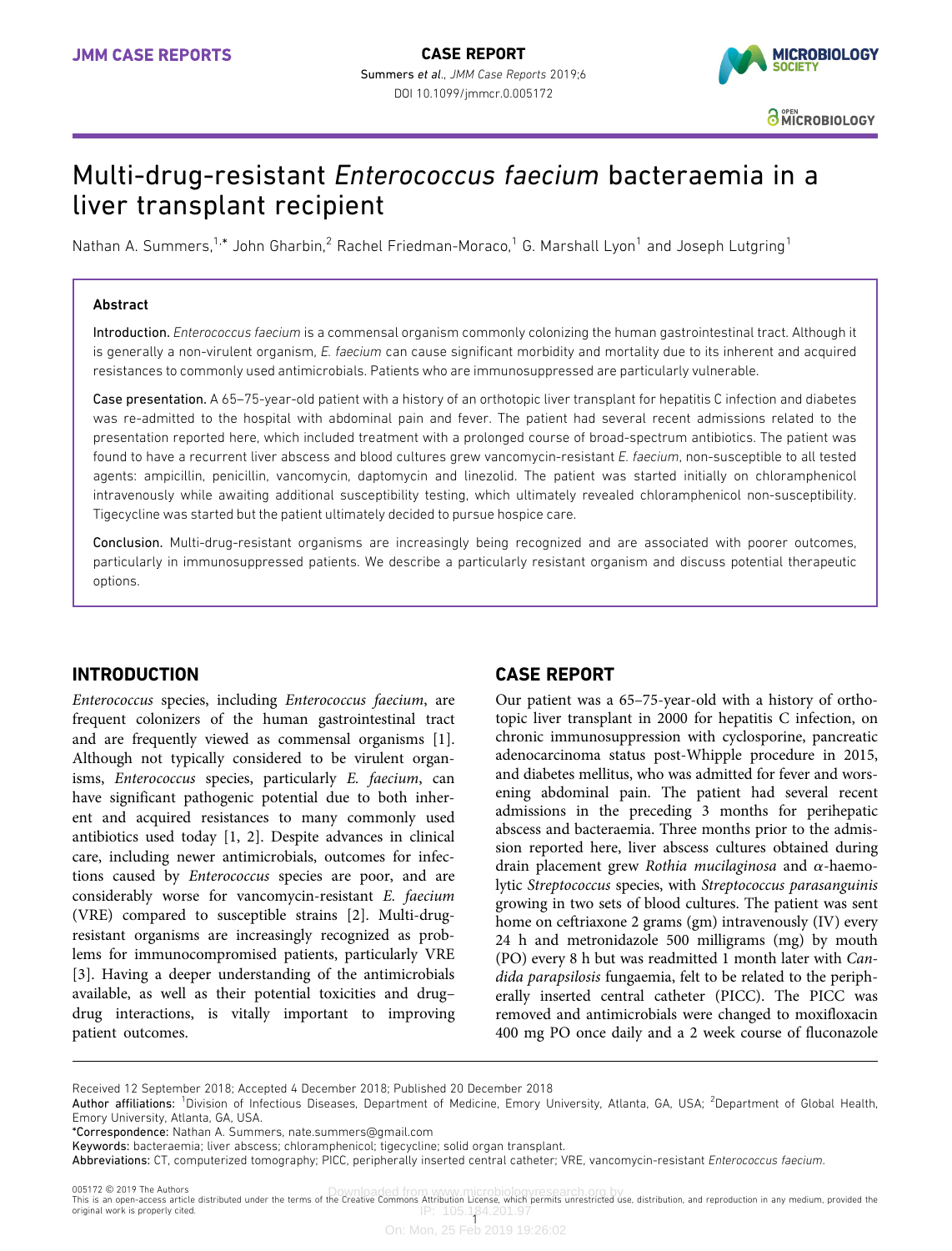400 mg PO every 24 h. The patient was readmitted 1 month before the admission reported here while still on the moxifloxacin, and was found to have worsening abdominal pain and an enlarging perihepatic abscess on a computerized tomography (CT) scan of the abdomen. A new drain was placed into the liver abscess, and cultures from this drain grew VRE. Antibiotics were then adjusted to daptomycin (dosed at 10 mg  $kg^{-1}$  every 24 h) and moxifloxacin 400 mg PO every 24 h for presumed polymicrobial infection, and the patient was discharged with a new PICC to complete a tentative 4–6-week course.

At the beginning of the patient's admission reported here, approximately 2 weeks after the most recent discharge, the antibiotics were changed to daptomycin 10 mg/kg every 24 h and meropenem 500 mg every 8 h (adjusted for his renal impairment) for improved Gram-negative and anaerobic coverage. A CT scan of the patient's abdomen and pelvis was obtained (Fig. 1). Blood cultures returned with VRE, non-susceptible to ampicillin, penicillin, vancomycin, daptomycin and linezolid on initial susceptibilities performed by the MicroScan WalkAway-96 plus system with the Pos Combo 33 panel (Beckman Coulter Diagnostics). The daptomycin MIC was confirmed to be  $8 \mu g \text{ ml}^{-1}$  with ETEST (bioMérieux).

Additional susceptibilities were requested for chloramphenicol and tigecycline by ETEST. Susceptibility testing for quinquential for equinquential contraction of the material of the medial of the medial of the medial contraction of the medial of the medial contraction of the medi nupristin/dalfopristin, telavancin, dalbavancin and oritavancin was not performed because these agents were not on formulary and access to these therapeutics was not possible at the time. Quinupristin/dalfopristin was not used because it interacts with calcineurin inhibitors leading to supratherapeutic drug levels of cyclosporine and tacrolimus. The patient's PICC was removed and the patient was started on intravenous chloramphenicol while awaiting further



Fig. 1. CT scan of the liver abscess with the drain in place.

workup. This decision was based on the patient's resistance pattern, as well as greater serum concentrations of chloramphenicol compared to tigecycline. Additional testing revealed non-susceptibility to chloramphenicol (MIC=16 µg ml<sup>-1</sup>). The isolate was susceptible to tigecycline (MIC  $\leq$  $0.25 \,\mathrm{\mu g\,ml^{-1}}$ ), so the decision was made to transition to tigecycline monotherapy, as it was felt that adequate serum concentrations were achievable with such a low MIC. The patient initially tolerated this change well and was discharged home with a new PICC. Unfortunately, the patient was later admitted with persistent failure to thrive including nausea, diarrhoea and weakness 1 month later. Palliative care was considered and the patient decided to pursue hospice care, declining further antimicrobial treatment.

# **DISCUSSION**

Multi-drug-resistant E. faecium treatment is an increasing challenge, confronting clinicians globally. Although current recommendations encourage the use of daptomycin or linezolid as the first-line treatment options for VRE [\[4, 5\]](#page-2-0), data is lacking for solid organ transplant recipients on immunosuppressive agents or in cases where the first-line antimicrobials are ineffective. Alternative therapeutic agents for the treatment of VRE in the presence of resistance to ampicillin, penicillin, vancomycin, daptomycin and linezolid are limited. Quinupristin/dalfopristin is active against E. faecium but not Enterococcus faecalis, but it is poorly tolerated, requires central venous access for administration, and increases serum concentrations of calcineurin inhibitors and mTOR inhibitors, which are commonly used in solid organ transplant recipients [[3](#page-2-0)]. Tigecycline also possesses activity against VRE, but achieves very low serum concentrations and there is concern for increased mortality compared to other agents [\[6](#page-2-0)]. Telavancin, a lipoglycopeptide, is active against VRE strains possessing van B but not van A. Oritavancin, a long-acting lipoglycopeptide, is active against VRE strains possessing both van A and van B [[7, 8](#page-2-0)], but clinical data for VRE bacteraemia is sparse.

Chloramphenicol possesses activity against VRE, but its toxicities limit widespread use today. Chloramphenicol is associated with both a reversible, dose-dependent bone marrow suppression, as well as dose-independent, irreversible aplastic anaemia [[9, 10](#page-2-0)]. Although the mechanisms are not fully clear, the irreversible aplastic anaemia is primarily seen with oral administration of the agent, but not with intravenous administration. It is felt that enteric bacteria may play a role by degrading chloramphenicol, releasing toxic metabolites that are then absorbed enterally. The p-nitrosulfathiazole group, which inhibits DNA synthesis, is believed to be the causative metabolite, supported by the fact that thiamphenicol, available in Europe but not currently in the USA, does not possess this group and is not associated with aplastic anaemia [\[9, 10](#page-2-0)].

It was surprising to find chloramphenicol resistance despite a lack of prior exposure to the agent. Chloramphenicol resistance has been described previously and appears to be